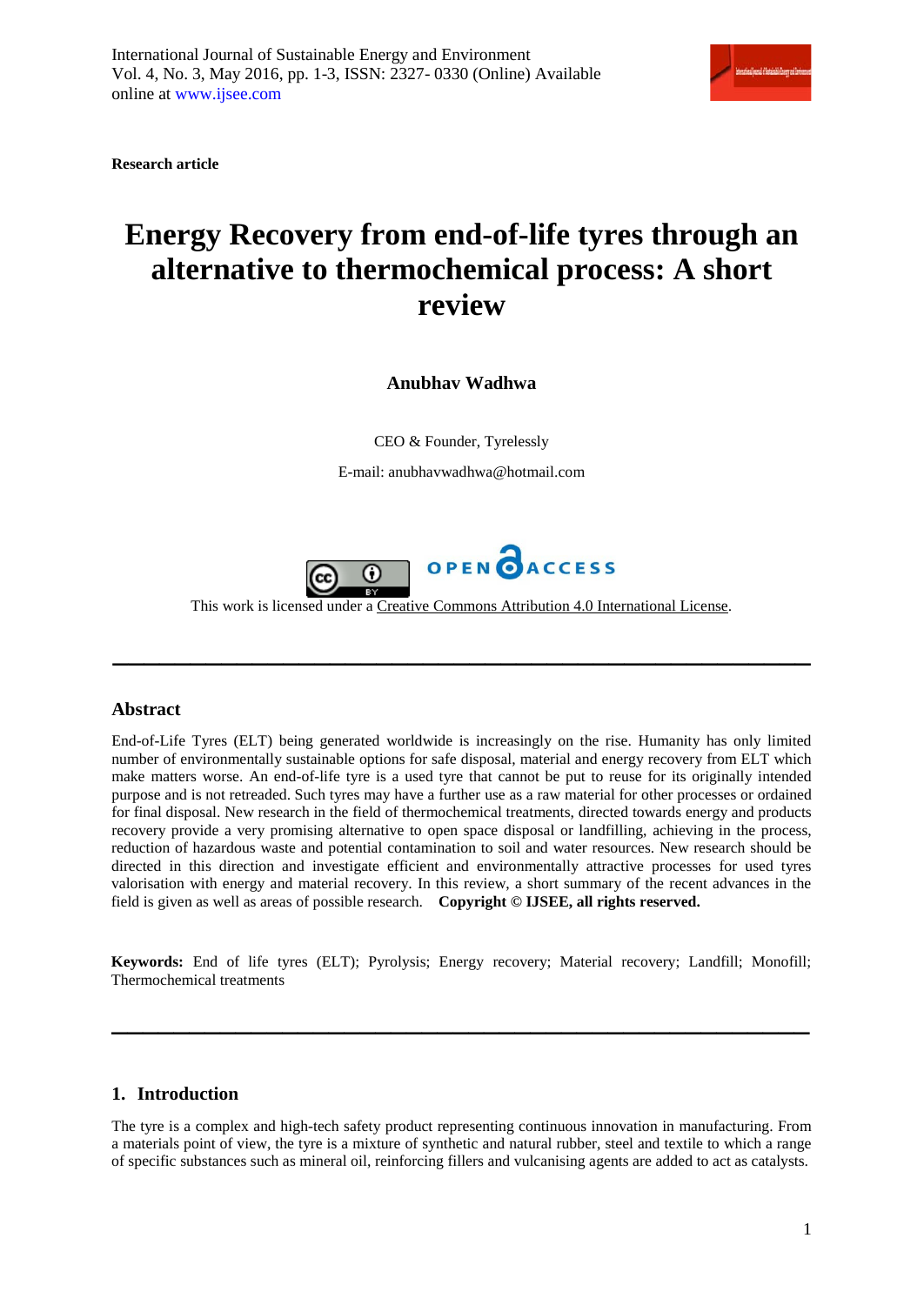

Approximately 80% of the weight of car tyres and three fourths of truck tyres is rubber compound. The compositions of tyres produced by different manufacturers are reported to be similar. Tyres contain a total of approximately [1](#page-1-0).5% by weight of hazardous waste compounds listed in Annex 1 of the Basel Convention.<sup>1</sup>

Discarded stockpiles promote mosquitos development, which are vectors of diseases. Stockpiles and solitary tyre fires are hazards; which are not only difficult to extinguish, they contaminate surface and sub-surface water, air and soil. Leaching problems occur because of heavy metals and other compounds added to rubber. There is also visual impact on landscape as whole tyres occupy a large space of the landfill, decreasing landfill life cycle and that whole tyres have the tendency to migrate to the top of the landfills, breaking protection layers and increasing the instability of the sites. Tyres (shredded or whole) are non-biodegradable material; heavy metal leachates contaminate ground water.

End-of-life tyres are currently landfilled, stockpiled or used as silage cover in the agricultural industry. Appropriate management may include material & energy recovery, use for engineering purposes, storage or concluding disposal of end-of-life tyres in specially created monofills, or above ground storage where land owners bank on a subsequent increase in the economic value of end-of-life tyres.<sup>[2](#page-1-1)</sup> Factors to be addressed in developing appropriate management practices include management of leachate associated with engineering activities, ensure that storage and disposal facilities are designed to ensure that environmental risks such as fire and leachate generation are eliminated or managed.<sup>[3](#page-1-2)</sup> It is important that the design of storage facilities and monofills should also ensure that the potential for deterioration is minimised, if not eliminated and that the tyres can be retrieved relatively easily when, and, or if their value as a recoverable resource increases.

The problem of end-of-life tyres management affects not only the environmental protection but even the maintenance of resources, since problems related to the depletion of resources, energy demand and waste management, are directly connected and required an integrated approach.<sup>[4](#page-1-3)</sup>

# **2. Energy Recovery**

ELTs can be a low-cost source of fuel when located near a prominent fuel consumer. They can also be readily processed for a diverse range of infrastructure development projects. Substituting ELTs in place of new raw materials reduces associated environmental and economic costs, such as commercially viable exploration and mining for fossil fuels and other virgin raw materials, the associated land-use impact and Tyre derived fuel (TDF), as one of the leading options for ELTs, which are mainly used in cement kilns, but also in fuel intensive industries such as thermal power stations, pulp and paper mills, steel mills and industrial boilers as supplementary fuel.<sup>[5](#page-1-4)</sup> Tyres have a high energy content and are an equal or better source of energy than many other solid fuels. This, alongside rising energy costs and increased environmental awareness in recent years, has led to an increase in use of TDF.

An alternative solution class for the thermal treatment of tyres is pyrolysis which is the thermal degradation of the tyre in an inert atmosphere. Pyrolysis of the tyres has been established for many years but is currently receiving renewed attention. Pyrolysis produces oil, char and gas products, all of which have the potential for use. [6](#page-1-5) The products of ELTs pyrolysis are lumped into four categories, namely aromatics, liquids, char and gases.<sup>[7](#page-1-6)</sup>

<span id="page-1-0"></span> $^{\rm 1}$  "TECHNICAL GUIDELINES ON HAZARDOUS WASTES: IDENTIFICATION AND MANAGEMENT OF USED TYRES." BASEL CONVENTION ON THE CONTROL OF TRANSBOUNDARY MOVEMENTS OF HAZARDOUS WASTES AND THEIR DISPOSAL.

<span id="page-1-1"></span>UNEP. Web. <http://valorpneu.pt/output\_efile.aspx?id\_file=476>.<br><sup>2</sup> Worrell, William, P. Vesilind, and Christian Ludwig. Solid Waste Engineering: A Global Perspective. Nelson Education, 2016. APA

<span id="page-1-2"></span><sup>&</sup>lt;sup>3</sup> End-of-Life Tyre Management: Storage Options Final Report for the Ministry for the Environment. Rep. no. 801/008288. MWH, NZ, 2004. Web. <https://www.mfe.govt.nz/sites/default/files/end-of-life-tyre-management.pdf>.

<span id="page-1-3"></span><sup>4</sup> Antoniou, N., and A. Zabaniotou. "Features of an efficient and environmentally attractive used tyres pyrolysis with energy and material recovery." Renewable and sustainable energy reviews 20 (2013): 539-558.

<span id="page-1-4"></span><sup>&</sup>lt;sup>5</sup> Managing End-of-Life Tires. Rep. no. 978-3-940388-31-5. World Business Council for Sustainable Development, 2008. Web. <http://www.rubberassociation.ca/files/ELT Full Report, 2008.pdf>.

<span id="page-1-5"></span><sup>&</sup>lt;sup>6</sup> Karagiannidis, Avraam, and Themistoklis Kasampalis. "Resource recovery from end-of-life tyres in Greece: a field survey, state-of-art and trends." Waste Management & Research (2009).

<span id="page-1-6"></span><sup>7</sup> Al-Salema, S. M. "Kinetics and Product Distribution of End of Life Tyres (ELTs) Pyrolysis: A Novel Approach in Polyisoprene and SBR Thermal Cracking." Journal of Hazardous Materials 172.2-3 (2009): 1690-694. Web.